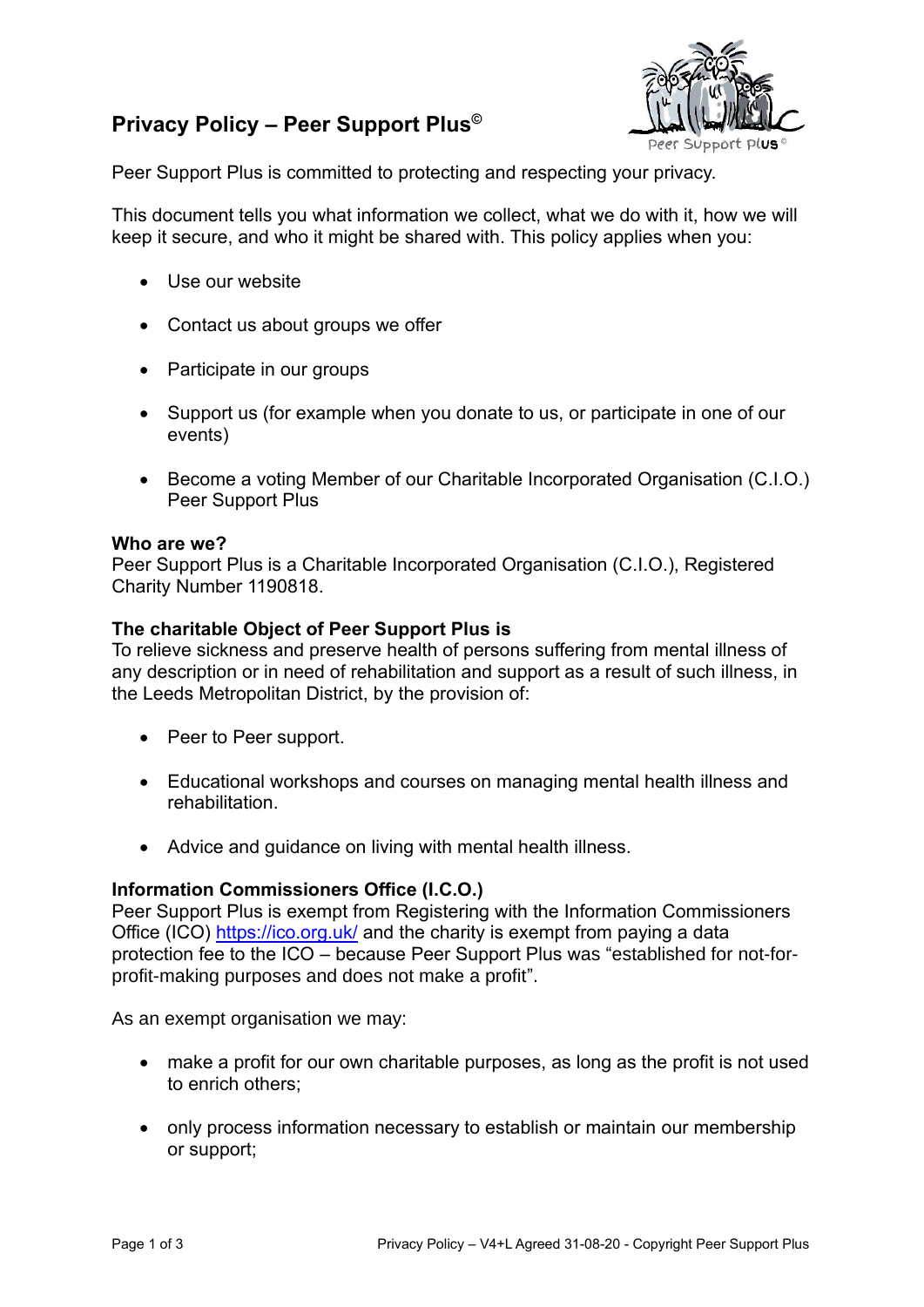- only process information necessary to provide or administer activities for people who are members of the organisation or have regular contact with it;
- only hold information about individuals whose data we need to process for this exempt purpose;
- process personal data but we are restricted to processing personal information that is necessary for this exempt purpose.

## **How we collect data from you**

When you provide your personal data to any organisation you should check their privacy policy and understand fully how it will be processed.

We gather information about you when you use our website or interact with us, for example when you contact us about our groups, or sign up to receive news and events updates. We also collect information from you when, for examples, you apply to become a Peer (beneficiary of the charity), apply to and participate in a Peer Support Plus group, apply to and become a Volunteer, make a donation or sign-up to an event or to become a voting Member of the charity.

Sometimes, when you support or fundraise for us through another organisation (for examples: Just Giving; Virgin Money Giving; your employer through Payroll Giving), information may be shared with us. When you use social media (for examples: Facebook; Twitter) you may share information with us, so please check your profile settings and the social media provider's privacy policy.

#### **Privacy Notice**

We routinely ask all those who wish to engage with Peer Support Plus to sign our Privacy Notice<sup>1</sup> indicating whether you do or do not agree to Peer Support Plus processing your personal data. If you do not consent, we may not be able to support you.

#### **Sharing your data**

We may share your data with:

- Peer Support Plus partner organisations but only if the group you are participating in is run in partnership with another organisation, then we will share your personal data on a need-to-know basis.
- Commissioners and funders but only if feedback is a contractual obligation which Peer Support Plus can satisfy using anonymous measures and anonymous individual testimony.
- Third-party organisations but only if we gain your consent beforehand.

If we have concerns for your safety or the safety of others, we reserve the right to pass these concerns and any related data to other third parties – for examples: a mental health crisis team; or, if necessary, the police.